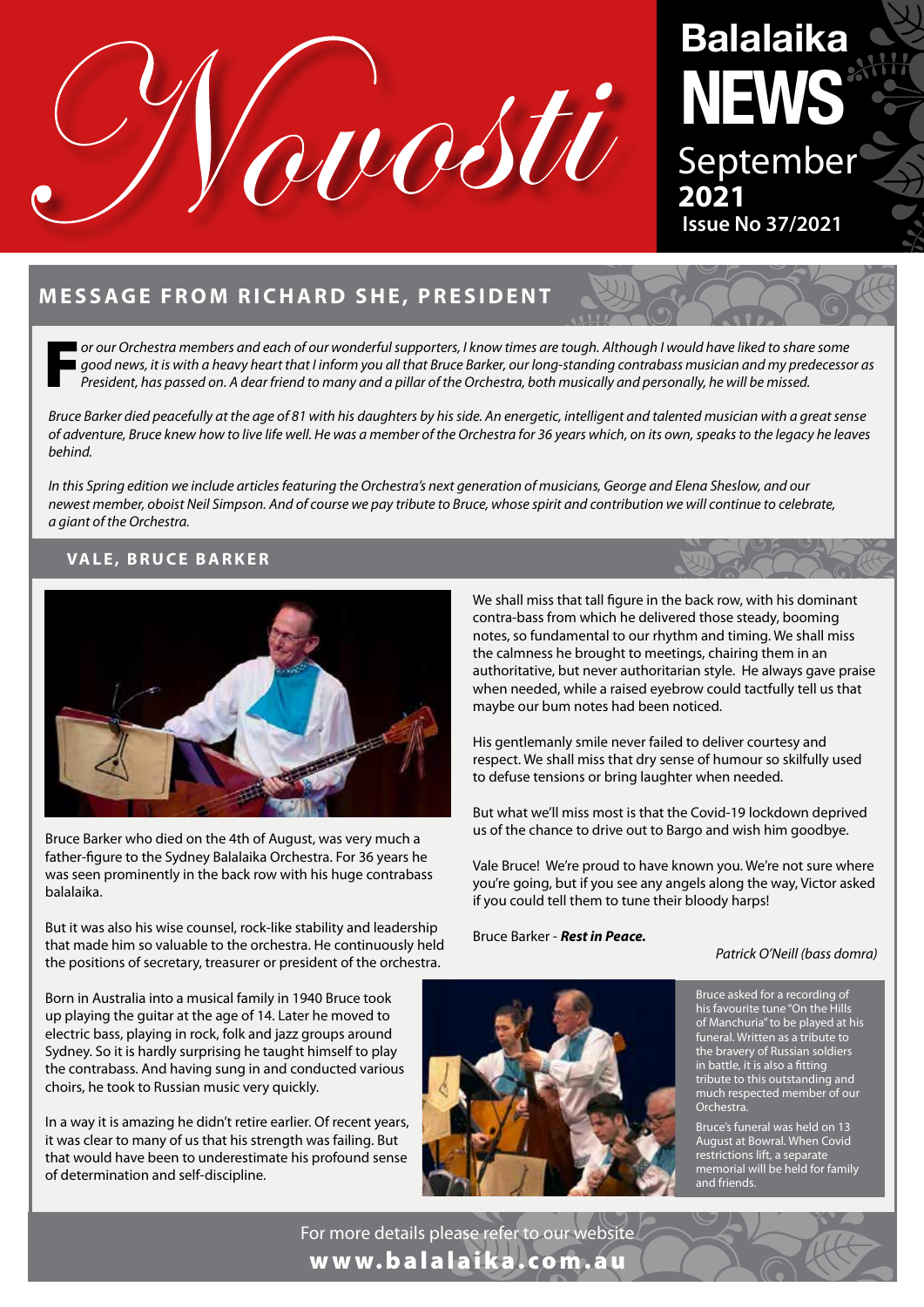#### **A LIFE LIVED WELL**

**Bruce grew up in the northern suburbs of Sydney playing piano and guitar. His mother's cousin Miriam Hyde OA OBE was a celebrated composer, pianist and poet, and Bruce's mother, too, played the piano. His late brother, Ro** piano and guitar. His mother's cousin Miriam Hyde OA OBE was a celebrated composer, pianist and poet, and Bruce's mother, too, played the piano. His late brother, introduced Bruce to the Orchestra some 36 years ago. Bruce and Victor Serghie, the Orchestra's artistic director, have been friends in life and music ever since.





SBO 36 yrs ago with Roger & Bruce in back row

There was always a piano in Bruce's home wherever he lived, and there was always music playing – mostly classical but with occasional Pink Floyd or Elton John. Bruce himself played Chopin and Bach preludes on the piano. He was musical mentor to his daughter Belinda from a young age, and Belinda is now an accomplished pianist. Of all his favourite pieces, Bruce most loved hearing Alfred

Rendel playing Schubert's Four Impromptus, Opus 90, which held particular significance because the third work was one that his mother would play. Bruce said that Alfred Rendel playing Schubert was all that one needed to balance and nourish the soul.



Bruce served in the army after his schooling then left for the outback in his twenties, where he worked as a drover and boundary rider on the red earth he so loved. He later qualified as an electrician, worked as a draughtsman in telecommunications. He married Norma in 1967, mother to his beloved daughters Alex and Belinda, and built a house in Berowra. Bruce bought a property, *Doradilla*, upstream from Kangaroo Valley, a place he loved, where he kept horses and sheep. With the girls,

Bruce would often camp under a tapestry of stars. He was also a capable sailor and bought a very fast 29 foot, 12 tonne yacht, *Checkmate*, which he would sail around Pittwater, and sometimes to Port Stephens. When he sailed at night, he would say that to see the coastline from a distance, beneath the stars, was magic.

Bruce was hard-working and intelligent, serving for many years as a highly regarded logistics manager. At the same time, he surrounded himself with art and music, family and friends, his life infused with adventure and a freedom of spirit. He travelled throughout the UK, US and Europe.

In 2000 he met Christina whom he married in 2007, and Bruce restored the beautiful but dilapidated house in Bowral that became the Bundaroo Centre for Natural Health, a project which provided the platform for Christina to create the Metavision Institute in Bowral. Bruce became a qualified counsellor himself, through the Institute.



A free spirit, Bruce was a pragmatic, philosophical and downto-earth person with a modest smile, dry, ready humour and many varied talents – including a green thumb. He tended magnificent roses, camellias, tree ferns and fruit trees at his final home in Bargo. Incredibly, given what a large and varied group the Orchestra represents, he organised and managed complex, smoothly-run tours for the Orchestra to China, Russia and New Zealand.



 *Bruce was a rare individual in our midst and a true creative who understood how to live life to the full.*

**Communication of the Communication**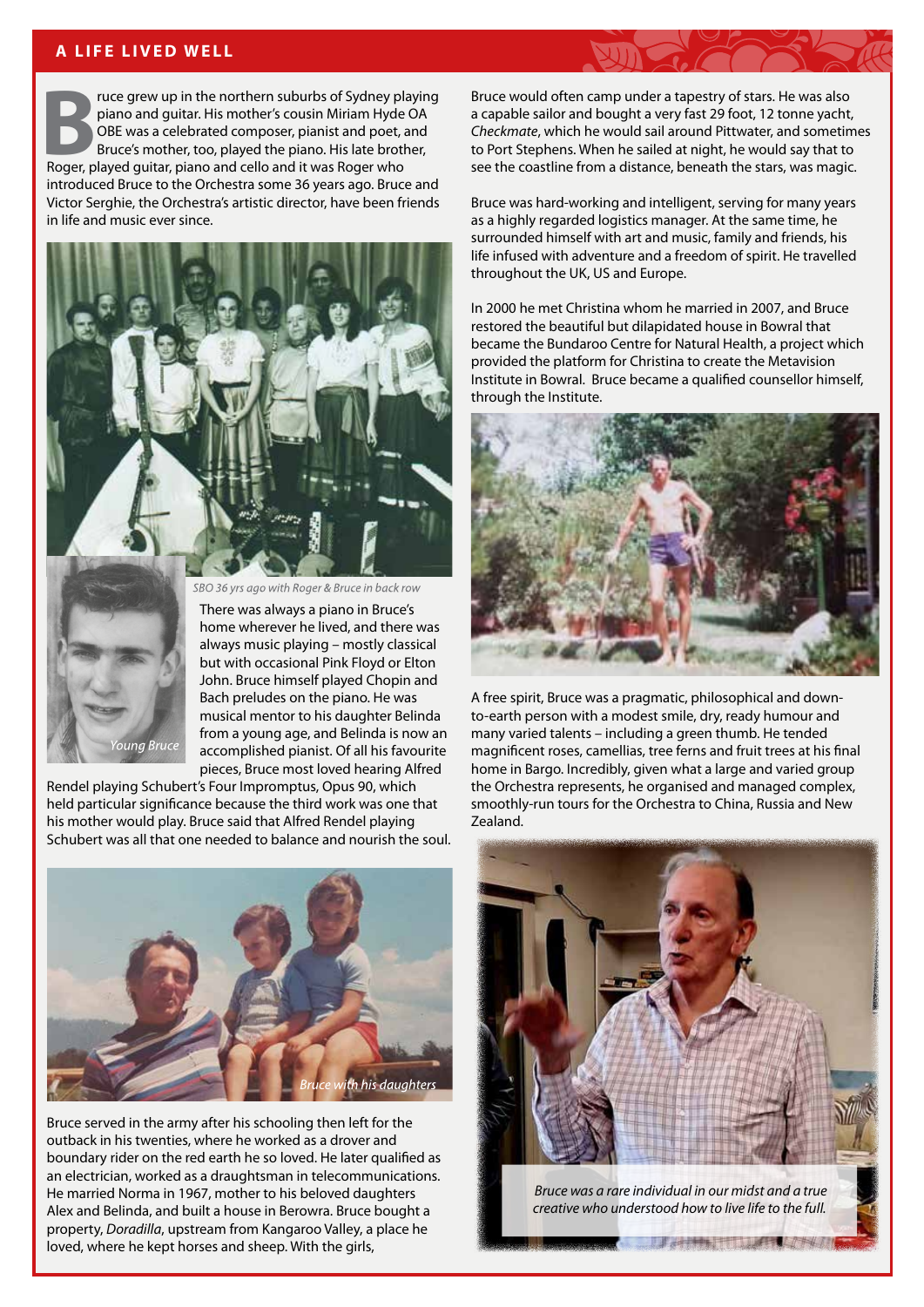### **NEIL SIMPSON BRINGS THE SOUND OF THE OBOE TO THE SBO**

"Music has always been in my life," said Neil Simpson, the Sydney Balalaika Orchestra's new oboe player. "I suppose I'm a natural musician. As a child I started with the piano and guitar. That was when I realised that stringed instruments were not for me. So I switched to woodwind and the oboe."



Neil met prima domra player Matt Morgan of the SBO at various gigs while playing in assorted folk groups, and it wasn't long before they were talking about him giving the SBO a go. While he has no Russian ancestry, he looks the part with his shock of red hair, particularly when dressed in the Orchestra's red costume.

"I have never been to Russia," said Neil, "but I don't think that matters. There are no national barriers in music." So where did it all begin?

 "After studying the piano I tried playing the piano-accordion," he said, "so I suppose there was a reed connection there. That was when I took up the oboe and saxophone." Neil is from Newcastle and when studying music at the University of Newcastle, he found a wide range of folk music opening up to him.

"I played in Gypsy folk bands and other groups, with instruments from all over the world. We played German alpine music and Jewish Klezmer," he said. "I found Balkan folk music really interesting: Bulgarian, Romanian, Serbian and so on. I loved the rhythms, tempo and sounds they created, and its dynamism."

"What amazed me when trying Slovenian folk music was that

it was rather like being in a Mariachi band from Mexico! I later found out that during the Cold War when the Balkans were so isolated, if they couldn't travel they made up for it by playing Mexican music. But of course, there was a lot of Slovenian in it," he said.

Neil has also played with Early Music ensembles, using the Baroque forerunners of modern orchestral instruments. Neil has played early versions of the oboe alongside several musicians of the Sydney Brandenburg Orchestra.

"These early forerunners may have seemed like oboes – sort of," he said, "but they looked more like thick four-poster bed posts, with finger holes only – very hard to play." The name 'oboe' is a corruption of the French hautbois (literally 'high wood'), and is derived from the many reed instruments from Central European and Asian folk music – traditions which, of course, include Russia.

"Russian music and the oboe are a natural fit," said Neil. "Think of that haunting opening theme to Tchaikovsky's Swan Lake. The oboe produces a lovely sharp, reedy tone and complements the more rounded sounds of Michael Rynn, on his clarinet."

Neil has played in varied orchestras ranging from the orchestra for the musical Wicked to a production of the St John Passion with a Sydney Philharmonia Choir.

His playing has taken him to the Adelaide Festival's Fringe and Cabaret festivals.

"Given my eclectic tastes, I suppose the SBO is a natural progression for me," he said. From the very first day that Neil joined weekly practice, SBO members have loved hearing this new, evocative sound mingling with the strains of our other instruments, the domra, balalaika, bayan, flutes



and clarinet, and more. And his presence in the SBO is certainly keeping Musical Director Victor Serghie busy, happily writing Neil's oboe into all of the scores.

## **CAN YOU HELP?**

The SBO is always seeking to perform at new venues. Maybe you know a venue where we can introduce our beautiful Russian folk music to a new audience. We also need additional musicians, so if you come up with any ideas please contact our Musical Director,

**Victor Serghie on 0409 058 895** or our President, **Richard She on 0402 179 098**.